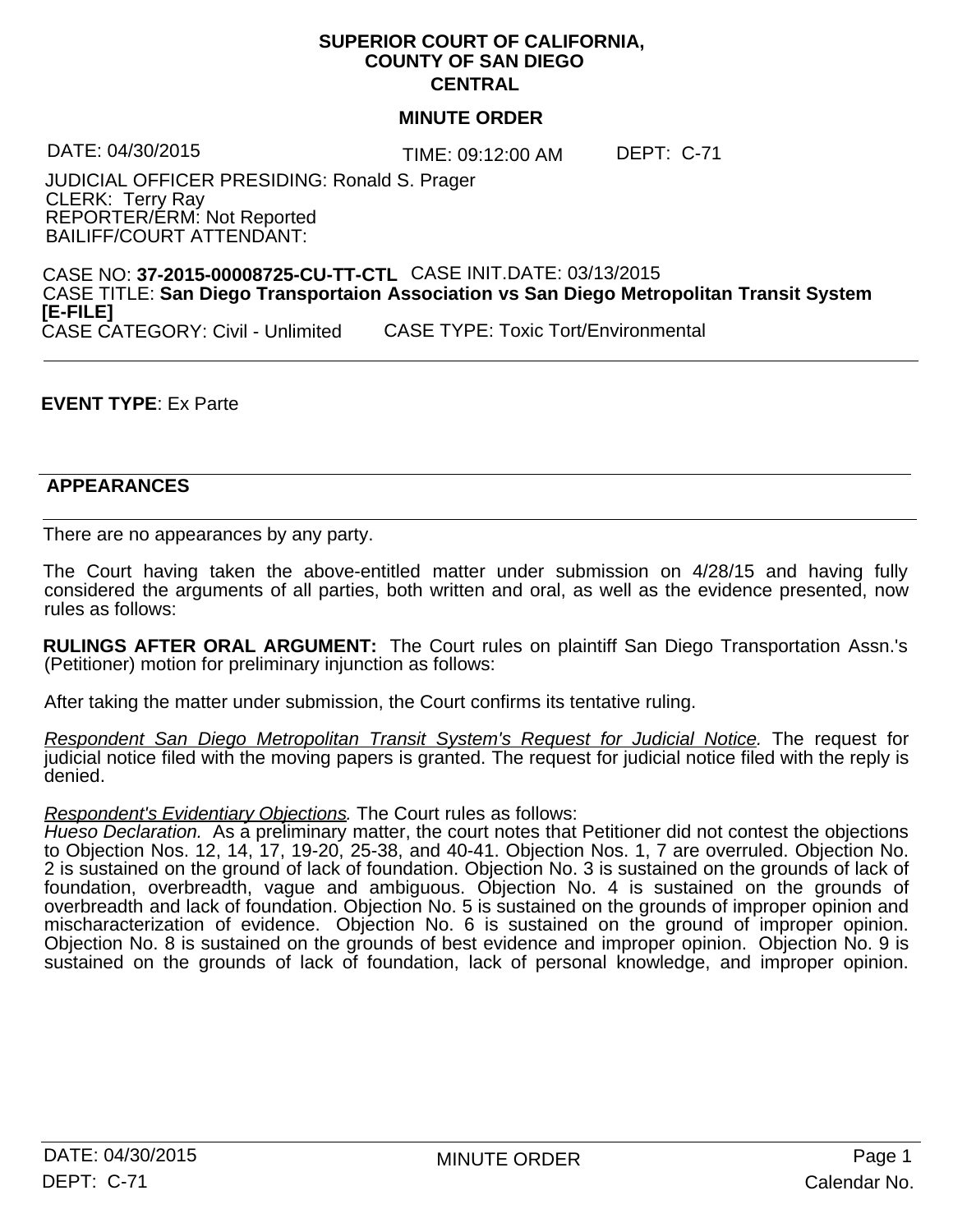Objection No. 10 is sustained on the grounds of best evidence and improper opinion. Objection No. 11 is sustained on the grounds of best evidence, lack of personal knowledge, and lack of foundation. Objection No. 13 is sustained on the grounds of best evidence and improper opinion. Objection No. 15 is sustained on the grounds of best evidence, hearsay, and lack of foundation. Objection No. 16 is sustained on the grounds of lack of personal knowledge and lack of foundation. Objection No. 18 is sustained on the grounds of hearsay, lack of foundation, lack of personal knowledge and relevance. Objection No. 21 is sustained on the grounds of improper opinion and lack of foundation. Objection No. 22 is sustained on the grounds of lack of foundation, lack of personal knowledge, and improper opinion. Objection No. 23 is sustained on the grounds of hearsay, improper opinion, and relevance. Objection No. 24 is sustained on the grounds of improper opinion, lack of foundation, speculation, and relevance. Objection No. 38 is sustained on the ground of lack of foundation and lack of personal knowledge. Objection No. 39 is sustained on the grounds of lack of foundation, improper opinion, and best evidence.

*Klein Reply Declaration, Exhibit A.* Objection No. 42 is sustained pursuant to *Jay v. Mahaffey* (2013) 218 Cal.App.4th 1522, 1537 (hereafter *Jay*).

*Hueso Reply Declaration.* Objection No. 43 is sustained as to the new factual contentions that are not supported by the evidence. Objection Nos. 55-62 are sustained pursuant to *Jay.*

*Petitioner's Reply.* Objection No. 44 is overruled. Objection No. 47 was withdrawn by Respondent's counsel. Objection Nos. 45-46, 48-54 are sustained pursuant to *Jay.*

*Petitioner's Evidentiary Objection.* Petitioner's objection to Respondent's request for judicial notice of Exhibit A is overruled.

The Court has discretion to grant or deny a preliminary injunction based on: "(1) the likelihood that the party seeking the injunction will ultimately prevail on the merits, and (2) the balance of harm presented, *i.e.*, the comparative consequences of the issuance and nonissuance of the injunction." (*Saltonstall v. City of Sacramento* (2014) 231 Cal.App.4th 837, 856.) The burden is on the party seeking the injunction to show all of the necessary elements. (*Id.; O'Connell v. Super. Ct.* (2006) 141 Cal.App.4th 1452, 1481.)

*Merits.* A key issue to be decided in this case is whether the amendment of Ordinance 11 is a project under CEQA. Petitioner contends that the mere adoption of regulations constitutes a project under CEQA if an environmental impact may result.

Public Resources Code section 21065 provides that CEQA applies only to "an activity which may cause a direct physical change in the environment, or a reasonably foreseeable indirect physical change in the environment...." An activity that does not qualify as a project is not subject to CEQA. (CEQA Guidelines, §15060(c)(3); *Chung v. City of Monterey Park* (2012) 210 Cal.App.4th 394, 401-402.)

Respondent correctly notes that Petitioner failed to cite any cases wherein a court held that taxicab regulations constitute a project under CEQA. On the other hand, Respondent cited to a PUC Order which found that regulations concerning for hire vehicles do not constitute a project under CEQA. (Respondent's Request for Judicial Notice (RJN), Exh. 5)

In addition, the evidence shows that Respondent was performing an administrative function. Public Resources Code section 120105, which Petitioner relies on to show that Respondent has discretionary power regarding the regulation of taxicabs, in fact only relates to public transport services. Taxicabs are not a form of public transportation. Furthermore, Public Resources Code section 120266 subd. (a)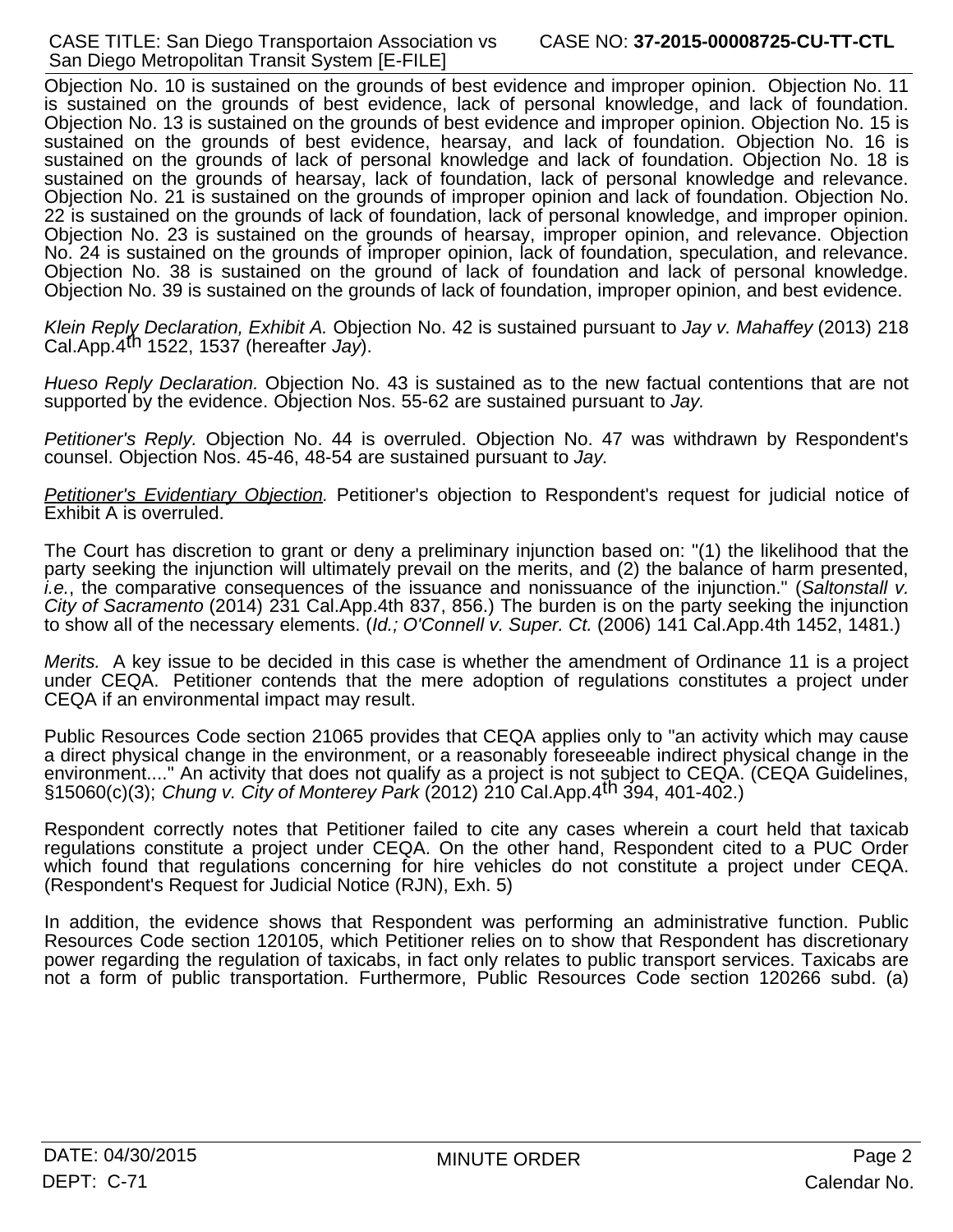specifically states that Respondent "may enter into contracts with any city in its area of jurisdiction and with the County of San Diego to license or regulate by ordinance any transportation services rendered wholly within the city's corporate limits or within the unincorporated area." In addition, Government Code section 53075.5 states that cities and counties must set policy with respect to taxicab transportation services rendered within their jurisdiction. Thus, it is the City of San Diego (City) that sets the public policy regarding taxicab regulation through County Policy 500-02, which was incorporated into Ordinance 11. (Klein Dec., Exh. I, Recital E, ¶3.) Notably, none of the prior nine amendments to Ordinance 11 required CEQA analysis. (RJN), Exh. A, p. A-006.) Furthermore, Respondent presented evidence that SANDAG is responsible for long-term transportation system planning in the area. (Pub. Res. Code, §120300(g).)

Finally, Petitioner's only provided speculative and unsupported evidence in support of its contention that the amendment to the ordinance would have negative environmental impacts. On the other hand, Respondent provided evidence that the amendment to Ordinance 11 includes criteria for zero or low emissions. As a result, Petitioner has not shown that amended Ordinance 11 will result in a reasonably foreseeable adverse environmental impact.

*Balance of Harm.* As to Petitioner's contention that its members will suffer economic harm if Respondent is allowed to proceed with the issuance of permits, the Court notes that ithas been held that current taxi permit owners do not suffer a regulatory taking when cities grant more people the opportunity to hold taxi permits. (*Luxor Cab Co. v. Cahill* (1971) 21 Cal.App.3d 551, 558; *cf. Cotta v. City & Cnty. of San Francisco* (2007) 157 Cal.App.4th 1550, 1560.) On the other hand, Respondent will be prevented from implementing policy decisions adopted through the democratic process if the injunction is granted. Furthermore, the issuance of an injunction would negatively impact those who have applied for permits by delaying their ability to be issued permits under the amended Ordinance.

Based on the foregoing, the motion is denied.

# **IT IS SO ORDERED.**

The Court rules on prospective intervenors' (Intervenors) motion for leave to intervene as follows:

After taking the matter under submission, the Court confirms its tentative ruling.

The Intervenors bring this motion pursuant to Code of Civil Procedure section 387.

Intervenors contend that they may intervene as a matter of right and via permissive intervention.

As to the former, it is allowed where a statutory right to intervene exists or where the party claims an interest in the property or transaction involved in such litigation. (Code Civ. Proc., §387(b).) The test in the latter situation requires that the party claiming a right to intervene show an interest in the "property or transaction" that is the subject of the litigation, that would be substantially prejudiced by any judgment rendered in the party's absence. (Weil & Brown, Cal. Practice Guide: Civil Procedure Before Trial (The Rutter Group 2014) ¶2:409, p. 2-66.) Notably, Petitioner is seeking, among other things, permanent injunctive relief with respect to the implementation of the amended Ordinance. Thus, as persons seeking to obtain permits under the amended Ordinance, their interest in the transaction would be substantially prejudiced by an *adverse* judgment rendered in their absence.

In addition, Respondent San Diego Metropolitan Transit System will not adequately represent the